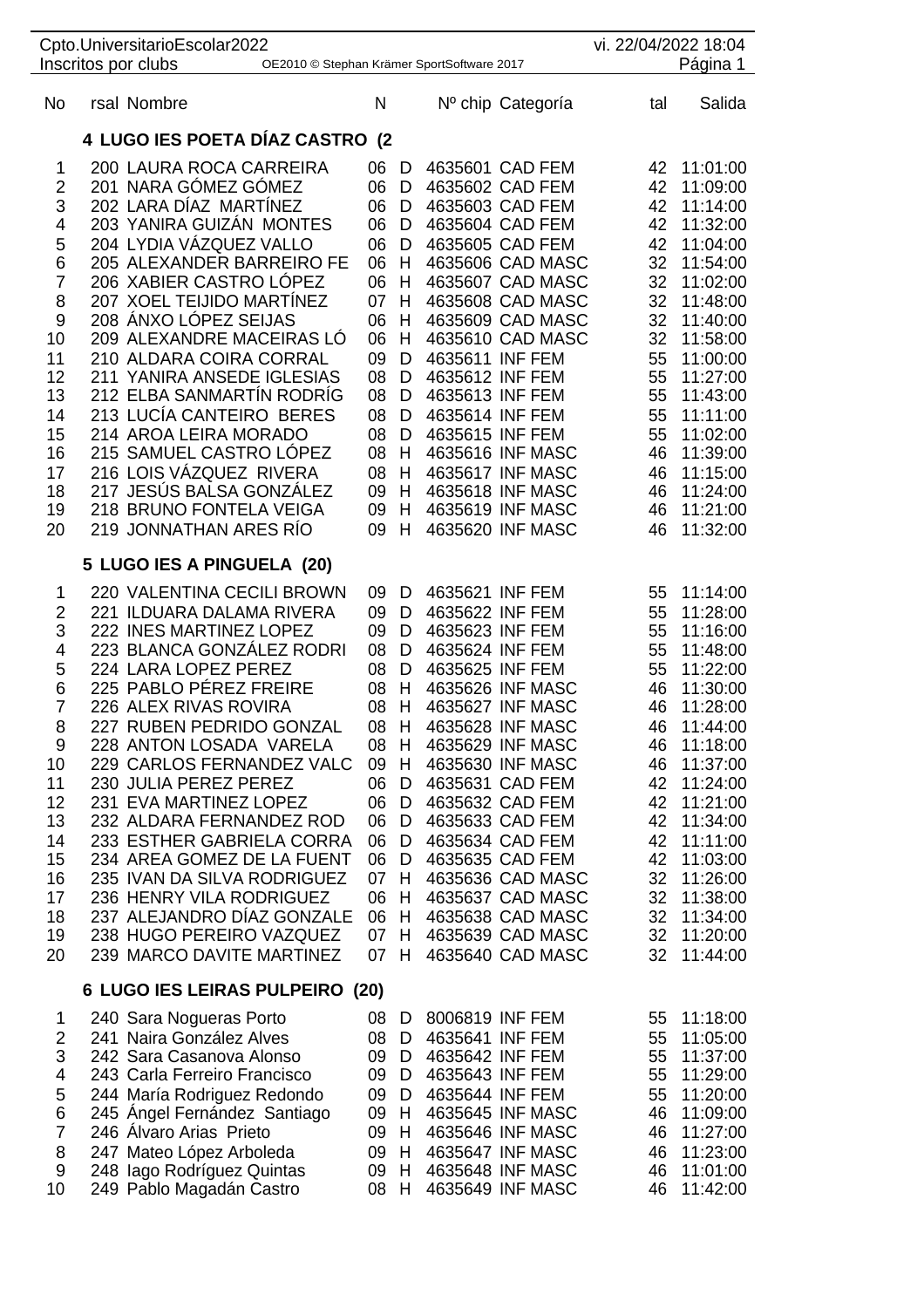|                                                                                             | Cpto.UniversitarioEscolar2022<br>Inscritos por clubs                                                                                                                                                                                                                                                                                                                |                                                                                  |                                                  | OE2010 © Stephan Krämer SportSoftware 2017                                                                                                                                                                                                               | vi. 22/04/2022 18:04                                                       | Página 2                                                                                                                                                 |
|---------------------------------------------------------------------------------------------|---------------------------------------------------------------------------------------------------------------------------------------------------------------------------------------------------------------------------------------------------------------------------------------------------------------------------------------------------------------------|----------------------------------------------------------------------------------|--------------------------------------------------|----------------------------------------------------------------------------------------------------------------------------------------------------------------------------------------------------------------------------------------------------------|----------------------------------------------------------------------------|----------------------------------------------------------------------------------------------------------------------------------------------------------|
| No                                                                                          | rsal Nombre                                                                                                                                                                                                                                                                                                                                                         | N                                                                                |                                                  | Nº chip Categoría                                                                                                                                                                                                                                        | tal                                                                        | Salida                                                                                                                                                   |
|                                                                                             | 6 LUGO IES LEIRAS PULPEIRO (20)                                                                                                                                                                                                                                                                                                                                     |                                                                                  |                                                  | (cont.)                                                                                                                                                                                                                                                  |                                                                            |                                                                                                                                                          |
| 11<br>12<br>13<br>14<br>15<br>16<br>17<br>18<br>19<br>20                                    | 250 Carla Adán García<br>251 Sergio Pena Prieto<br>252 Samuel Manín García<br>253 Aarón Fernández Pelarigo<br>254 Jorge Blanco Villamor<br>255 Yago Rubinos Vázquez<br>256 Anne Ziyan Saavedra Otero<br>257 Laura Sofía Casaña Gaviria<br>258 Nuria Ledo Rodríguez<br>259 Paula Núñez Ramirez                                                                       | 06<br>06<br>07<br>07<br>06<br>06<br>06<br>06<br>07 D<br>07                       | D<br>H<br>H<br>н<br>H<br>H<br>D<br>D<br>D        | 4635650 CAD FEM<br>4635651 CAD MASC<br>4635652 CAD MASC<br>4635653 CAD MASC<br>4635654 CAD MASC<br>4635655 CAD MASC<br>4635656 CAD FEM<br>4635657 CAD FEM<br>4635658 CAD FEM<br>4635659 CAD FEM                                                          | 42<br>32<br>32<br>32<br>32<br>32<br>42<br>42<br>42<br>42                   | 11:39:00<br>11:00:00<br>11:04:00<br>11:56:00<br>11:10:00<br>11:52:00<br>11:41:00<br>11:23:00<br>11:30:00<br>11:17:00                                     |
|                                                                                             | 7 OURENSE IES AQUIS QUERQUERN                                                                                                                                                                                                                                                                                                                                       |                                                                                  |                                                  |                                                                                                                                                                                                                                                          |                                                                            |                                                                                                                                                          |
| 1<br>$\overline{2}$<br>3<br>4<br>5<br>6<br>$\overline{7}$<br>8<br>9<br>10                   | <b>260 MARTA MONTES BUSTOS</b><br>261 UXIA RODRIGUEZ ALVAREZ<br>262 LEIRE PÉREZ FERREIRA<br>263 ANDREA FIDALGO GONZÁL<br>264 ÁNGELA PÉREZ VÁZQUEZ<br>265 LUCÍA RANDINO RODRÍGUE<br>266 CLAUDIA GONZÁLEZ RODRÍ<br>267 CHLOË EDELWEISS GONZ<br>268 REBECA DOBAÑO FERNÁN<br>269 JOSÉ ENRIQUE SILVA RAM                                                                 | 06<br>07<br>07<br>07<br>07<br>09<br>09<br>09<br>09<br>06                         | D<br>D<br>D<br>D<br>D<br>D<br>D<br>D<br>D<br>H   | 4635660 CAD FEM<br>4635661 CAD FEM<br>4635662 CAD FEM<br>4635663 CAD FEM<br>4635664 CAD FEM<br>4635665 INF FEM<br>4635666 INF FEM<br>4635667 INF FEM<br>4635668 INF FEM<br>4635669 CAD MASC                                                              | 42<br>42<br>42<br>42<br>42<br>55<br>55<br>55<br>55<br>32                   | 11:12:00<br>11:18:00<br>11:05:00<br>11:28:00<br>11:20:00<br>11:31:00<br>11:17:00<br>11:15:00<br>11:53:00<br>11:08:00                                     |
|                                                                                             | 8 OURENSE CPI VIRXE DOS REMEDI                                                                                                                                                                                                                                                                                                                                      |                                                                                  |                                                  |                                                                                                                                                                                                                                                          |                                                                            |                                                                                                                                                          |
| 1<br>$\overline{c}$<br>3<br>4<br>5<br>6<br>7<br>8                                           | 270 Maina Forest<br>271 Anabel Arias Rodríguez<br>272 Iria Vázquez González<br>273 Yun Forest<br>274 Liberto Lozano Ramirez<br>275 Jose Ignacio Parra Brenke<br>276 Ayün Piquard Torres<br>277 Cibrán Porto Vázquez                                                                                                                                                 | 09<br>09<br>09<br>09<br>09<br>08 H<br>09 H<br>09                                 | D<br>D<br>D<br>H<br>H<br>H                       | 4635670 INF FEM<br>4635671 INF FEM<br>4635672 INF FEM<br>4635673 INF MASC<br>4635674 INF MASC<br>4635675 INF MASC<br>4635676 INF MASC<br>4635677 INF MASC                                                                                                | 55<br>55<br>55<br>46<br>46<br>46<br>46                                     | 11:21:00<br>11:10:00<br>11:36:00<br>11:13:00<br>11:25:00<br>46 11:34:00<br>11:11:00<br>11:36:00                                                          |
|                                                                                             | 9 OURENSE CPI ANTONIO FAILDE (1                                                                                                                                                                                                                                                                                                                                     |                                                                                  |                                                  |                                                                                                                                                                                                                                                          |                                                                            |                                                                                                                                                          |
| 1<br>$\overline{2}$<br>3<br>4<br>5<br>6<br>$\overline{7}$<br>8<br>9<br>10<br>11<br>12<br>13 | 278 ARANTXA VÁZQUEZ QUIRO<br>279 HELENA MOUTA LÓPEZ<br>280 IRIA LÓPEZ TEIXEIRA<br>281 SAMUEL DIZ LÓPEZ<br>282 ANXO CAO GREGORIO<br>283 ANDRÉS NÓVOA TABOADA<br>284 IAGO DE LIMA FERNÁNDEZ<br>285 ANGEL SEOANE NÓVOA<br>286 LOAIRA BÓVEDA UREÑA<br>287 ARIADNE ROSADO SOTEL<br>288 PAULA IGLESIAS MADRIÑAN<br>289 ANTIA VAZQUEZ BARREIRA<br>290 SIMARA LOPES DELGADO | 08 D<br>08 D<br>08<br>07 H<br>08<br>08<br>08<br>08<br>07<br>07<br>07<br>07<br>07 | - D<br>H<br>H<br>H<br>H<br>D<br>D<br>D<br>D<br>D | 4635678 INF FEM<br>4635679 INF FEM<br>4635680 INF FEM<br>4635681 CAD MASC<br>4635682 INF MASC<br>4635683 INF MASC<br>4635684 INF MASC<br>4635685 INF MASC<br>4635686 CAD FEM<br>4635687 CAD FEM<br>4635688 CAD FEM<br>4635689 CAD FEM<br>4635690 CAD FEM | 55<br>55<br>55<br>32<br>46<br>46<br>46<br>46<br>42<br>42<br>42<br>42<br>42 | 11:52:00<br>11:35:00<br>11:07:00<br>11:46:00<br>11:38:00<br>11:02:00<br>11:12:00<br>11:20:00<br>11:31:00<br>11:13:00<br>11:37:00<br>11:33:00<br>11:00:00 |
|                                                                                             | <b>10 OURENSE IES XERMAN ANCOCHE</b>                                                                                                                                                                                                                                                                                                                                |                                                                                  |                                                  |                                                                                                                                                                                                                                                          |                                                                            |                                                                                                                                                          |
| 1<br>2<br>3<br>4                                                                            | 291 IKER PÉREZ ÁLVAREZ<br>292 NICOLAS SIERRA RIOZ<br>293 TIAGO BALOIRA ALVAREZ<br>294 JAIRO ÁLVAREZ GARCÍA                                                                                                                                                                                                                                                          | 07 H<br>07<br>07<br>07                                                           | H<br>H<br>Н                                      | 4635691 CAD MASC<br>4635692 CAD MASC<br>4635693 CAD MASC<br>4635694 CAD MASC                                                                                                                                                                             | 32<br>32<br>32<br>32                                                       | 12:00:00<br>11:22:00<br>11:18:00<br>11:30:00                                                                                                             |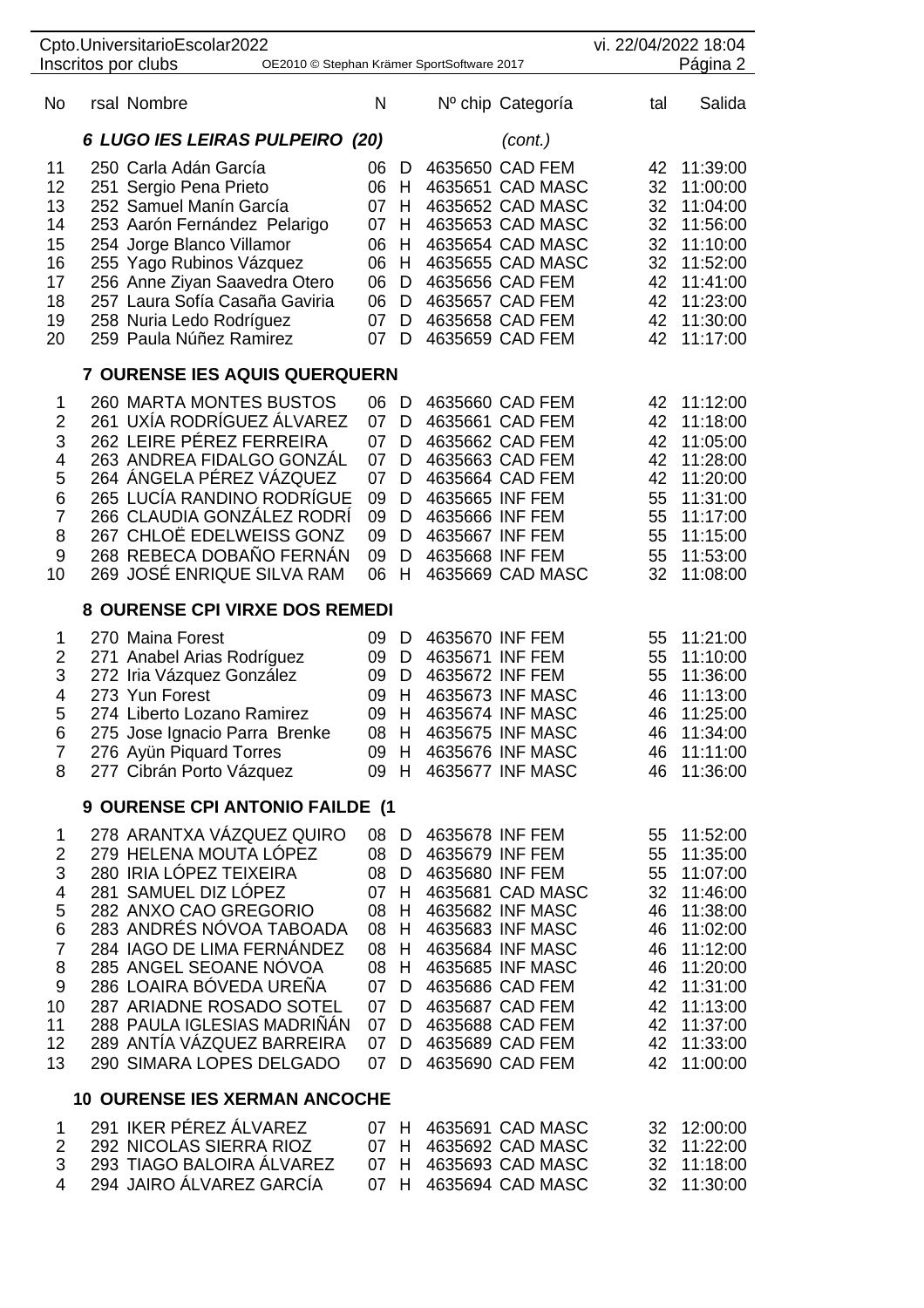|                                                                           | Cpto.UniversitarioEscolar2022<br>Inscritos por clubs                                                                                                                                                                                                                                 | OE2010 © Stephan Krämer SportSoftware 2017 |                                                                      |                                           |                                                                                             |                                                                                                                                                                                                 | vi. 22/04/2022 18:04                                                  | Página 3                                                                                                             |
|---------------------------------------------------------------------------|--------------------------------------------------------------------------------------------------------------------------------------------------------------------------------------------------------------------------------------------------------------------------------------|--------------------------------------------|----------------------------------------------------------------------|-------------------------------------------|---------------------------------------------------------------------------------------------|-------------------------------------------------------------------------------------------------------------------------------------------------------------------------------------------------|-----------------------------------------------------------------------|----------------------------------------------------------------------------------------------------------------------|
| No                                                                        | rsal Nombre                                                                                                                                                                                                                                                                          |                                            | N                                                                    |                                           |                                                                                             | Nº chip Categoría                                                                                                                                                                               | tal                                                                   | Salida                                                                                                               |
|                                                                           | <b>10 OURENSE IES XERMAN ANCOCHE</b>                                                                                                                                                                                                                                                 |                                            |                                                                      |                                           |                                                                                             | (cont.)                                                                                                                                                                                         |                                                                       |                                                                                                                      |
| 5<br>6<br>$\overline{7}$<br>8<br>9                                        | 295 PAULA DIÉGUEZ VILARIÑO<br>296 RUTH GARCÍA PEÑA<br>297 YARA GONZÁLEZ ROJO<br>298 LUCÍA RODRÍGUEZ FERNÁ<br>299 VIOLETA PÉREZ PAZ                                                                                                                                                   |                                            | 07 D<br>07<br>07<br>07<br>07                                         | D<br>D<br>D<br>D                          |                                                                                             | 4635695 CAD FEM<br>4635696 CAD FEM<br>4635697 CAD FEM<br>4635698 CAD FEM<br>4635699 CAD FEM                                                                                                     | 42<br>42<br>42<br>42<br>42                                            | 11:26:00<br>11:07:00<br>11:02:00<br>11:35:00<br>11:15:00                                                             |
|                                                                           | 11 OURENSE PABLO VI - FÁTIMA (5)                                                                                                                                                                                                                                                     |                                            |                                                                      |                                           |                                                                                             |                                                                                                                                                                                                 |                                                                       |                                                                                                                      |
| 1<br>$\overline{c}$<br>3<br>4<br>5                                        | 300 HUGO ARIAS CARRACEDO<br>301 JOSÉ ARIAS NIEVES<br>302 DAVID BLANCO ANTA<br>303 DANIEL BLANCO LÓPEZ<br>304 PABLO GARCÍA ARIAS                                                                                                                                                      |                                            | 06<br>06<br>06<br>06<br>07                                           | - H<br>H<br>H<br>H<br>H                   |                                                                                             | 8664991 CAD MASC<br>8074001 CAD MASC<br>4635700 CAD MASC<br>7210989 CAD MASC<br>4635701 CAD MASC                                                                                                | 32<br>32<br>32<br>32<br>32                                            | 11:36:00<br>12:02:00<br>11:16:00<br>11:06:00<br>11:42:00                                                             |
|                                                                           | 12 PONTEVEDRA CPI DA CAÑIZA (9)                                                                                                                                                                                                                                                      |                                            |                                                                      |                                           |                                                                                             |                                                                                                                                                                                                 |                                                                       |                                                                                                                      |
| 1<br>$\overline{c}$<br>3<br>4<br>5<br>6<br>$\overline{7}$<br>8<br>9       | 305 MARTA GIL FERNANDEZ<br>306 EIRE GONZALEZ DOMINGU<br>307 MARTINA MARCHITELLI BA<br>308 KARLA RODRIGUEZ DOMIN<br>309 SABELA RODRIGUEZ PARA<br>310 IAGO ALVAREZ DOMINGUEZ<br>311 GABRIEL RIVELA REY<br>312 JAIRO DOMINGUEZ PEREIR<br>313 XAVIER BLANCO RODRIGU                      |                                            | 08<br>08<br>08<br>08<br>08<br>08<br>08<br>08<br>08                   | D<br>D<br>D<br>D<br>D<br>Η<br>H<br>H<br>H | 4635702 INF FEM<br>4635703 INF FEM<br>4635704 INF FEM<br>4635705 INF FEM<br>4635706 INF FEM | 4635707 INF MASC<br>4635708 INF MASC<br>4635709 INF MASC<br>4635710 INF MASC                                                                                                                    | 55<br>55<br>55<br>55<br>55<br>46<br>46<br>46<br>46                    | 11:25:00<br>11:04:00<br>11:34:00<br>11:49:00<br>11:01:00<br>11:35:00<br>11:33:00<br>11:06:00<br>11:29:00             |
|                                                                           | <b>13 PONTEVEDRA COLEGIO DIVINO SA</b>                                                                                                                                                                                                                                               |                                            |                                                                      |                                           |                                                                                             |                                                                                                                                                                                                 |                                                                       |                                                                                                                      |
| 1<br>$\overline{2}$<br>3<br>4<br>5<br>6<br>$\overline{7}$<br>8<br>9<br>10 | 314 NAIA ALVAREZ RIVERO<br>315 ZOE RAJO MONTENEGRO<br>316 ALEXIA RAJO MONTENEGR<br>317 MARIA RODRIGUEZ PEREZ<br>318 ALBA SOUTO BARROSO<br>319 SAMUEL FERNANDEZ MART<br>320 LEO MACIEL CASAS<br>321 Brais Novoa Borjas<br>322 MARTIN VALLE PESTAÑA<br>323 JORGE LOPEZ ALONSO          |                                            | 08<br>08<br>08<br>08<br>08 D<br>08 H<br>08 H<br>08 H<br>08<br>08     | D<br>D<br>D<br>D<br>H<br>H                | 4635711 INF FEM<br>4635712 INF FEM<br>4635713 INF FEM<br>4635714 INF FEM<br>2009989 INF FEM | 4635715 INF MASC<br>4635716 INF MASC<br>4635717 INF MASC<br>4635718 INF MASC<br>4635719 INF MASC                                                                                                | 55<br>55<br>55<br>55<br>55<br>46<br>46<br>46<br>46<br>46              | 11:08:00<br>11:38:00<br>11:44:00<br>11:23:00<br>11:06:00<br>11:03:00<br>11:07:00<br>11:43:00<br>11:19:00<br>11:17:00 |
|                                                                           | 14 PONTEVEDRA CPI O PROGRESO (                                                                                                                                                                                                                                                       |                                            |                                                                      |                                           |                                                                                             |                                                                                                                                                                                                 |                                                                       |                                                                                                                      |
| 1<br>$\overline{2}$<br>3<br>4<br>5<br>6<br>$\overline{7}$<br>8<br>9<br>10 | 324 RAUL FERNANDEZ BUSTO<br>325 ALEJANDRO GONZALEZ TO<br>326 MANUEL LOPEZ GARCIA<br>327 DIEGO MENDEZ LAGO<br>328 ALEJANDRO BEGEGA LEO<br>329 ARIANNA CAMPOS LOUREI<br>330 NEREA CASCALLAR BUST<br>331 ALBA ISORNA FELPETO<br>332 NATALIA MAGARINOS CON<br>333 ANTIA SUSAVILA LORENZO |                                            | 07 H<br>06 H<br>07 H<br>07 H<br>07 H<br>06<br>07 D<br>07<br>07<br>07 | D<br>D<br>D<br>D                          |                                                                                             | 4635720 CAD MASC<br>4635721 CAD MASC<br>4635722 CAD MASC<br>4635723 CAD MASC<br>4635724 CAD MASC<br>4635725 CAD FEM<br>4635726 CAD FEM<br>4635727 CAD FEM<br>4635728 CAD FEM<br>4635729 CAD FEM | 32 <sub>2</sub><br>32<br>32<br>32<br>32<br>42<br>42<br>42<br>42<br>42 | 11:28:00<br>11:14:00<br>12:04:00<br>11:24:00<br>11:32:00<br>11:38:00<br>11:29:00<br>11:22:00<br>11:08:00<br>11:06:00 |
|                                                                           | 15 Pontevedra IES A XUNQUEIRA II (10                                                                                                                                                                                                                                                 |                                            |                                                                      |                                           |                                                                                             |                                                                                                                                                                                                 |                                                                       |                                                                                                                      |
| 1<br>$\overline{2}$<br>3<br>4                                             | 334 Carlos Redondo Álvarez<br>335 Marcos Fraguas Cochón<br>336 Rodrigo Nieto Castells<br>337 Jairo Costa Gude                                                                                                                                                                        |                                            |                                                                      | Н<br>Н<br>н                               |                                                                                             | H 4635730 INF MASC<br>4635731 INF MASC<br>4635732 INF MASC<br>4635733 INF MASC                                                                                                                  | 46<br>46<br>46<br>46                                                  | 11:22:00<br>11:45:00<br>11:41:00<br>11:31:00                                                                         |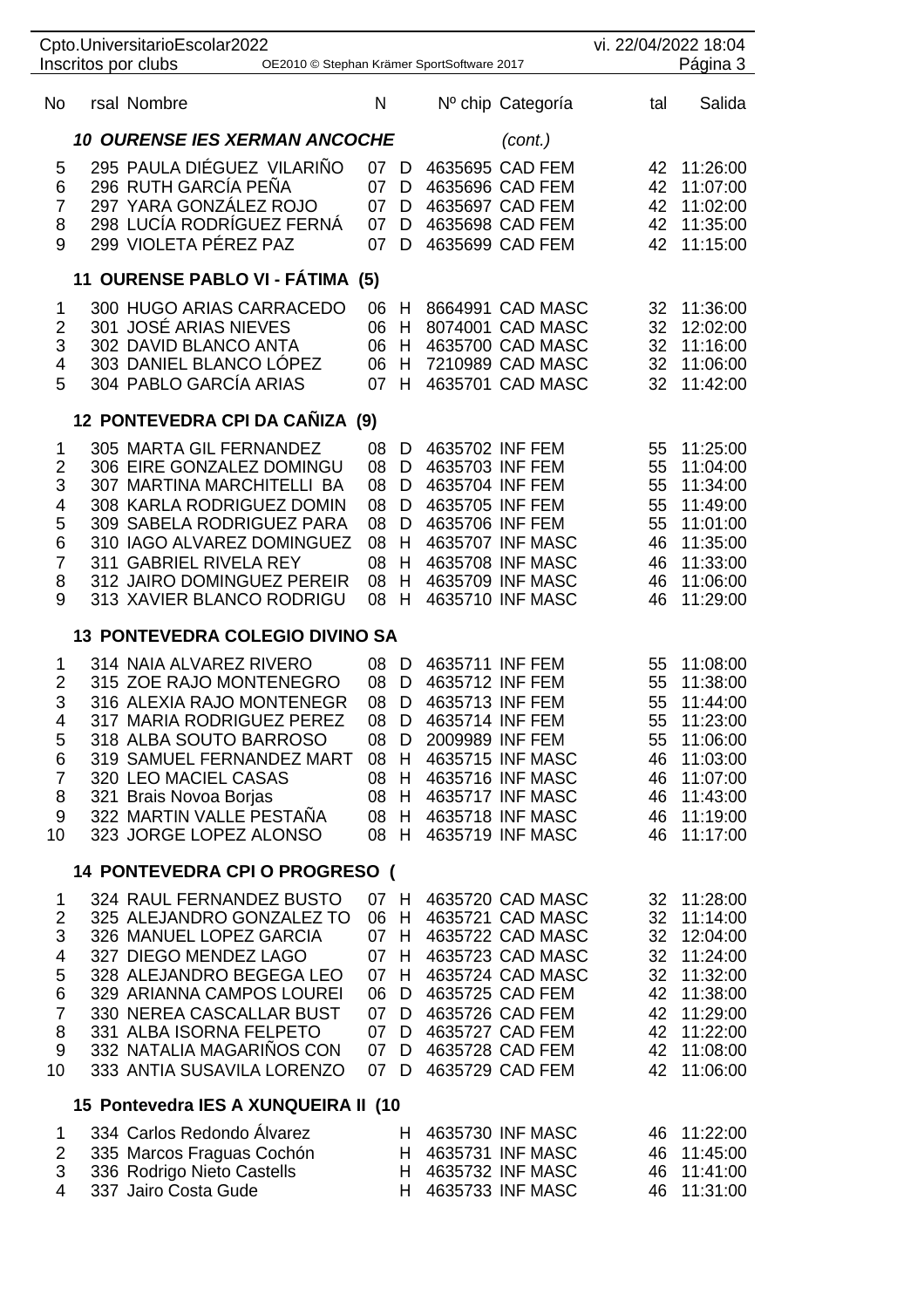|                                       |                                                 | Cpto.UniversitarioEscolar2022                        |                                            |              |        |                                    |                                              | vi. 22/04/2022 18:04 |                          |
|---------------------------------------|-------------------------------------------------|------------------------------------------------------|--------------------------------------------|--------------|--------|------------------------------------|----------------------------------------------|----------------------|--------------------------|
|                                       |                                                 | Inscritos por clubs                                  | OE2010 © Stephan Krämer SportSoftware 2017 |              |        |                                    |                                              |                      | Página 4                 |
| No                                    |                                                 | rsal Nombre                                          |                                            | N            |        |                                    | Nº chip Categoría                            | tal                  | Salida                   |
|                                       | 15 Pontevedra IES A XUNQUEIRA II (10<br>(cont.) |                                                      |                                            |              |        |                                    |                                              |                      |                          |
| 5<br>6                                |                                                 | 338 Jesús Búa Allende<br>339 Atenea Domínguez Souto  |                                            |              | H<br>D | 4635735 INF FEM                    | 4635734 INF MASC                             | 46<br>55             | 11:14:00<br>11:09:00     |
| $\overline{7}$                        |                                                 | 340 Candela Touriño Fernández                        |                                            |              | D      | 4635736 INF FEM                    |                                              | 55                   | 11:19:00                 |
| 8                                     |                                                 | 341 Iría Cordeiro Méndez                             |                                            |              | D      | 4635737 INF FEM<br>4635738 INF FEM |                                              | 55                   | 11:46:00                 |
| 9<br>10                               |                                                 | 342 Cintia Durán Moreira<br>343 Antía Dapena Bugallo |                                            |              | D<br>D | 4635739 INF FEM                    |                                              | 55<br>55             | 11:50:00<br>11:39:00     |
| <b>16 A CORUÑA IES EDUARDO PONDAL</b> |                                                 |                                                      |                                            |              |        |                                    |                                              |                      |                          |
| 1                                     |                                                 | 344 MARINA GONZÁLEZ FERRE                            |                                            | 08           | D      | 4635740 INF FEM                    |                                              | 55                   | 11:30:00                 |
| $\overline{\mathbf{c}}$<br>3          |                                                 | 345 MARIÑA PAZ ROMERO<br>346 ENMA SERRANO CANEDA     |                                            | 08<br>08     | D<br>D | 4635741 INF FEM<br>4635742 INF FEM |                                              | 55<br>55             | 11:13:00<br>11:42:00     |
| 4                                     |                                                 | 348 ANTIA PAMPIN REGUEIRO                            |                                            | 08           | D      | 4635744 INF FEM                    |                                              | 55                   | 11:51:00                 |
| 5                                     |                                                 | 349 HELENA FÓRNEAS TORRA                             |                                            | 08           | D      | 4635745 INF FEM                    |                                              | 55                   | 11:26:00                 |
| 6<br>$\overline{7}$                   |                                                 | 352 BRAIS CARREIRA BLANCO<br>353 BRAIS LEDO LAGE     |                                            | 08<br>08     | H<br>H |                                    | 4635748 INF MASC<br>4635749 INF MASC         | 46<br>46             | 11:05:00<br>11:26:00     |
| 8                                     |                                                 | 354 BRAIS NOVILLO CARIÑENA                           |                                            | 08           | H      |                                    | 4635750 INF MASC                             | 46                   | 11:10:00                 |
|                                       |                                                 | 17 A CORUÑA IES EDUARDO PONDAL                       |                                            |              |        |                                    |                                              |                      |                          |
| 1                                     |                                                 | 347 IRENE GONZÁLEZ REQUEI                            |                                            | 08 D         |        | 4635743 INF FEM                    |                                              | 55                   | 11:54:00                 |
| $\overline{2}$<br>3                   |                                                 | 350 ALDARA PUENTE REY<br>351 VICTORIA GÓMEZ FIGUEIR  |                                            | 08<br>08     | D<br>D | 4635746 INF FEM<br>4635747 INF FEM |                                              | 55<br>55             | 11:33:00<br>11:24:00     |
|                                       |                                                 | 18 OURENSE A. D. LIMIACTIVA (1)                      |                                            |              |        |                                    |                                              |                      |                          |
| 1                                     |                                                 | 1 JUAN GARRIDO BLANCO                                |                                            | 04 H         |        |                                    | 1080504 XUV MASC                             | 5                    | 11:12:00                 |
|                                       |                                                 | 19 Pontevedra U-VIGO (2)                             |                                            |              |        |                                    |                                              |                      |                          |
| 1                                     |                                                 | 2 DIEGO PÉREZ ÁLVAREZ<br>3 JULIA PÉREZ ÁLVAREZ       |                                            | 05 H         |        |                                    | 8089048 XUV MASC                             | 5                    | 11:04:00                 |
| $\overline{2}$                        |                                                 |                                                      |                                            | 07           | D      |                                    | 2077088 CAD FEM                              | 42                   | 11:19:00                 |
|                                       |                                                 | 20 A CORUÑA ADC ARNELA (3)                           |                                            |              |        |                                    |                                              |                      |                          |
| 1<br>$\overline{2}$                   |                                                 | 4 INDIRA FERNÁNDEZ RODAL<br>5 MARÍA QUEIRUGA ROMAY   |                                            |              |        |                                    | 05 D 2500913 XUV FEM<br>05 D 8229957 XUV FEM |                      | 6 11:00:00<br>6 11:08:00 |
| 3                                     |                                                 | 6 RAQUEL QUEIRUGA ROMA                               |                                            |              |        |                                    | 05 D 8073957 XUV FEM                         |                      | 6 11:16:00               |
|                                       |                                                 | 21 Pontevedra AROMON (1)                             |                                            |              |        |                                    |                                              |                      |                          |
| $\mathbf{1}$                          |                                                 | 7 Carlos Romero Armada                               |                                            |              |        |                                    | 05 H 8328688 XUV MASC                        |                      | 5 11:16:00               |
|                                       |                                                 | 22 LUGO COMPÁS (7)                                   |                                            |              |        |                                    |                                              |                      |                          |
| 1                                     |                                                 | 8 LÍA RODRÍGUEZ SOBRADO                              |                                            | 09 D         |        | 8010232 INF FEM                    |                                              |                      | 55 11:47:00              |
| $\overline{2}$<br>3                   |                                                 | 9 NOA RODRÍGUEZ SOBRAD<br>10 ESTRELLA LAMELA BELVE   |                                            | 07 D<br>09 D |        | 8237662 INF FEM                    | 8670992 CAD FEM                              | 42<br>55             | 11:16:00<br>11:45:00     |
| 4                                     |                                                 | 11 MARTA DÍAZ PARDO                                  |                                            | 09 D         |        | 8017370 INF FEM                    |                                              | 55                   | 11:32:00                 |
| 5                                     |                                                 | 12 NOA PARDO VAZQUEZ                                 |                                            | 06 D         |        |                                    | 8009145 CAD FEM                              | 42                   | 11:25:00                 |
| 6<br>$\overline{7}$                   |                                                 | 13 CARMEN GARCÍA VAZQUEZ<br>14 CARLA DÍAZ PARDO      |                                            | 05 D         |        |                                    | 06 D 2020290 CAD FEM<br>8112316 XUV FEM      | 6                    | 42 11:40:00<br>11:04:00  |
|                                       |                                                 | 23 A CORUÑA S. M. ÁRTABROS (1)                       |                                            |              |        |                                    |                                              |                      |                          |
| 1.                                    |                                                 | 15 CARLOTA GARCIA LÓPEZ                              |                                            |              |        |                                    | 05 D 2015866 XUV FEM                         |                      | 6 11:12:00               |